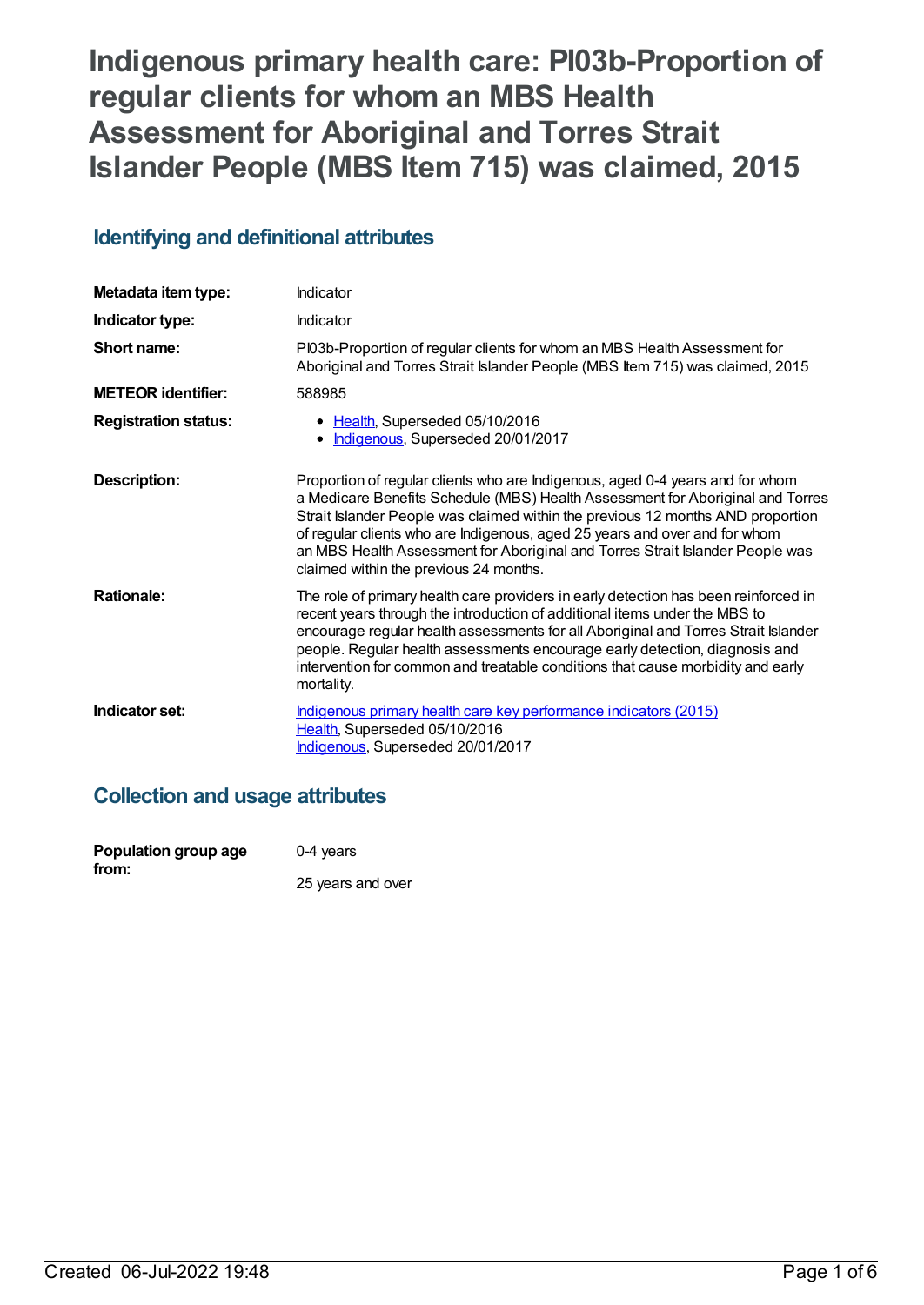| <b>Computation description:</b> | Proportion of regular clients who are Indigenous, aged 0-4 years and for whom an MBS<br>Health Assessment for Aboriginal and Torres Strait Islander People was claimed within<br>the previous 12 months AND proportion of regular clients who are Indigenous, aged 25<br>years and over and for whom an MBS Health Assessment for Aboriginal and Torres<br>Strait Islander People was claimed within the previous 24 months.                                                                                                                                                    |
|---------------------------------|---------------------------------------------------------------------------------------------------------------------------------------------------------------------------------------------------------------------------------------------------------------------------------------------------------------------------------------------------------------------------------------------------------------------------------------------------------------------------------------------------------------------------------------------------------------------------------|
|                                 | 'Regular client' refers to a client of an OATSIH-funded primary health care service (that<br>is required to report against the Indigenous primary health care key performance<br>indicators) who has an active medical record; that is, a client who has attended the<br>OATSIH-funded primary health care service at least 3 times in 2 years.                                                                                                                                                                                                                                 |
|                                 | MBS Health Assessment for Aboriginal and Torres Strait Islander People (MBS<br><b>Item 715)</b> : A health assessment specifically available to all people of Aboriginal and<br>Torres Strait Islander descent which can be used for health assessments across the<br>age spectrum. The health assessment includes the assessment of a patient's physical<br>health, and psychological and social well-being. It also assesses whether preventive<br>health care and education should be offered to the patient, to improve that patient's<br>health and well-being (DoH 2013). |
|                                 | Presented as a percentage.                                                                                                                                                                                                                                                                                                                                                                                                                                                                                                                                                      |
|                                 | Calculated separately for regular clients aged 0-4 years and 25 years and older.                                                                                                                                                                                                                                                                                                                                                                                                                                                                                                |
| <b>Computation:</b>             | (Numerator $\div$ Denominator) x 100                                                                                                                                                                                                                                                                                                                                                                                                                                                                                                                                            |
| Numerator:                      | Calculation A: Number of regular clients who are Indigenous, aged 0-4 years and for<br>whom an MBS Health Assessment for Aboriginal and Torres Strait Islander<br>People (MBS Item 715) was claimed within the previous 12 months.                                                                                                                                                                                                                                                                                                                                              |
|                                 | Calculation B: Number of regular clients who are Indigenous, aged 25 years and over<br>and for whom an MBS Health Assessment for Aboriginal and Torres Strait Islander<br>People (MBS Item 715) was claimed within the previous 24 months.                                                                                                                                                                                                                                                                                                                                      |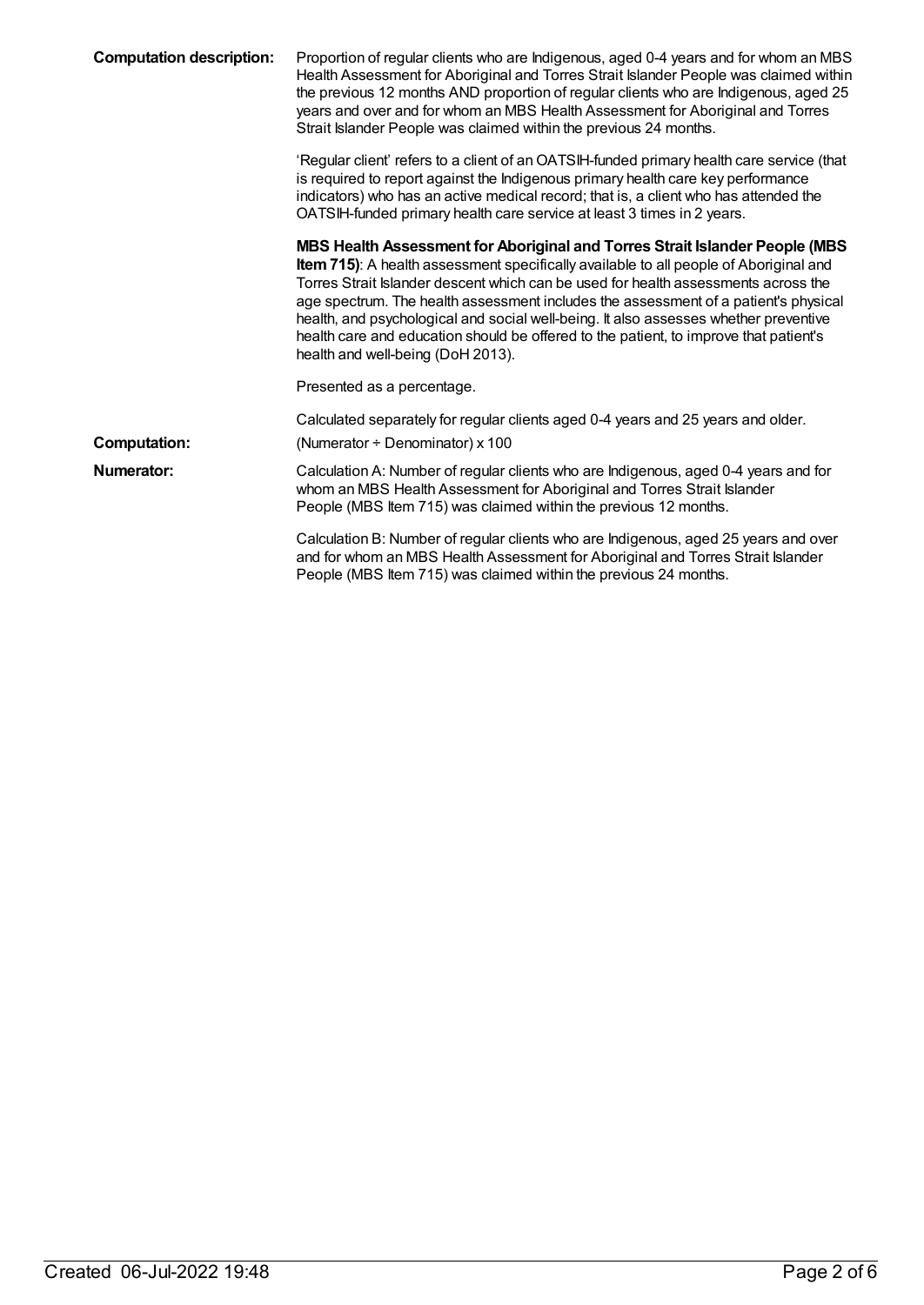[Person—Indigenous](https://meteor.aihw.gov.au/content/291036) status, code N

**Data Source**

[Indigenous](https://meteor.aihw.gov.au/content/430643) primary health care data collection

**NMDS / DSS**

[Indigenous](https://meteor.aihw.gov.au/content/585036) primary health care DSS 2015-17

**Data Element / Data Set**

[Person—age,](https://meteor.aihw.gov.au/content/303794) total years N[NN]

**Data Source**

[Indigenous](https://meteor.aihw.gov.au/content/430643) primary health care data collection

**NMDS / DSS**

[Indigenous](https://meteor.aihw.gov.au/content/585036) primary health care DSS 2015-17

**Data Element / Data Set**

[Person—regular](https://meteor.aihw.gov.au/content/436639) client indicator, yes/no code N

**Data Source**

[Indigenous](https://meteor.aihw.gov.au/content/430643) primary health care data collection

**NMDS / DSS**

[Indigenous](https://meteor.aihw.gov.au/content/585036) primary health care DSS 2015-17

#### **Data Element / Data Set**

Person-MBS Health Assessment for Aboriginal and Torres Strait Islander People (MBS Item 715) indicator, yes/no code N

#### **Data Source**

[Indigenous](https://meteor.aihw.gov.au/content/430643) primary health care data collection

**NMDS / DSS**

[Indigenous](https://meteor.aihw.gov.au/content/585036) primary health care DSS 2015-17

**Denominator:** Calculation A: Total number of regular clients who are Indigenous and aged 0-4 years.

Calculation B: Total number of regular clients who are Indigenous and aged 25 years and over.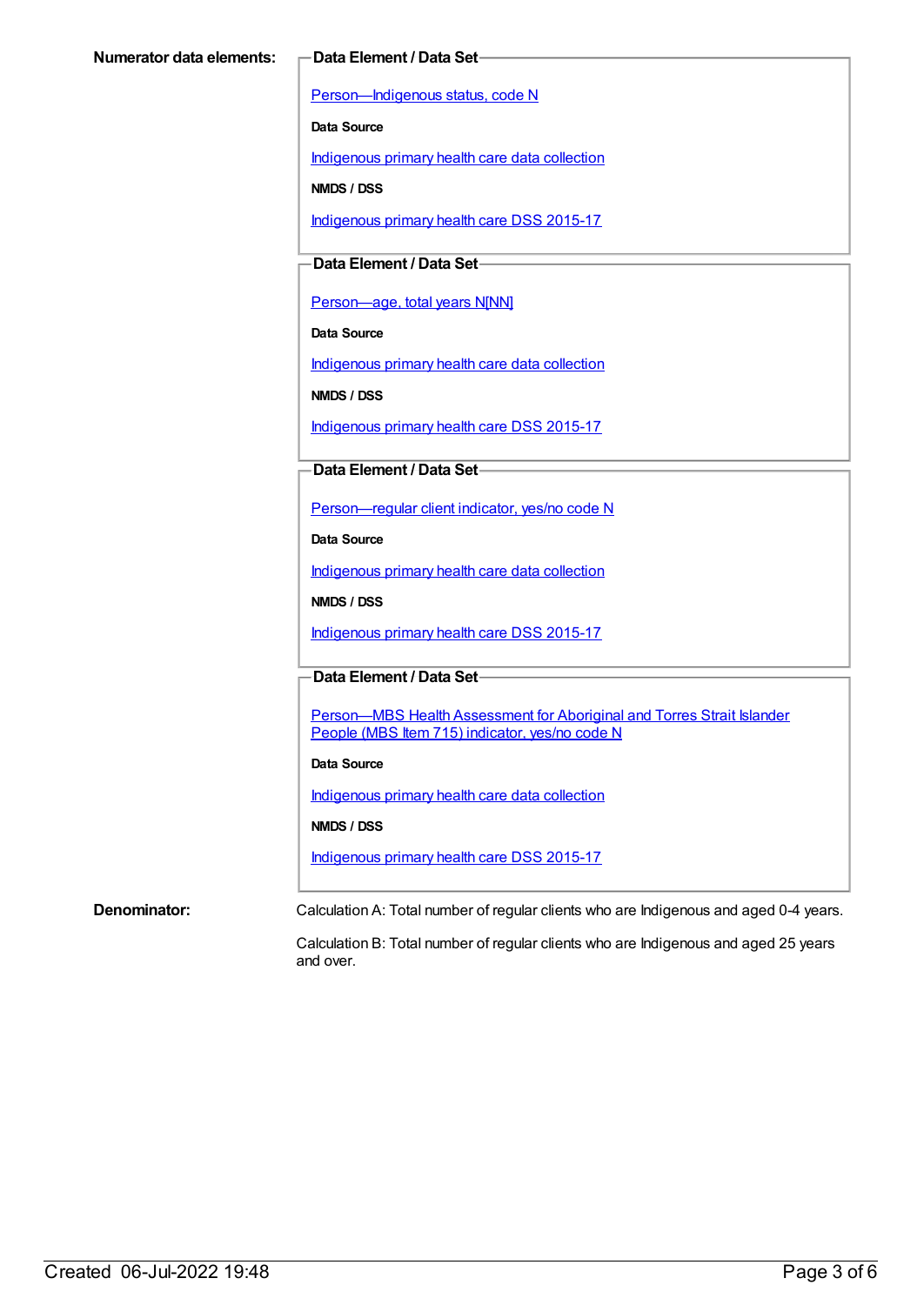| Denominator data<br>elements: |     |
|-------------------------------|-----|
|                               | Рe  |
|                               | Dai |
|                               |     |

#### **Data Element / Data Set**

**Prson—Indigenous status, code N** 

**Data Source**

[Indigenous](https://meteor.aihw.gov.au/content/430643) primary health care data collection

**NMDS / DSS**

[Indigenous](https://meteor.aihw.gov.au/content/585036) primary health care DSS 2015-17

## **Data Element / Data Set**

[Person—age,](https://meteor.aihw.gov.au/content/303794) total years N[NN]

**Data Source**

[Indigenous](https://meteor.aihw.gov.au/content/430643) primary health care data collection

**NMDS / DSS**

[Indigenous](https://meteor.aihw.gov.au/content/585036) primary health care DSS 2015-17

### **Data Element / Data Set**

[Person—regular](https://meteor.aihw.gov.au/content/436639) client indicator, yes/no code N

**Data Source**

[Indigenous](https://meteor.aihw.gov.au/content/430643) primary health care data collection

**NMDS / DSS**

[Indigenous](https://meteor.aihw.gov.au/content/585036) primary health care DSS 2015-17

#### **Disaggregation:** 1. Age:

a) 0-4 years b) 25-34 years c) 35-44 years  $\overrightarrow{d}$ ) 45-54 years e) 55-64 years f) 65 years and over

2. Sex (for those 25 years and over):

a) Male

b) Female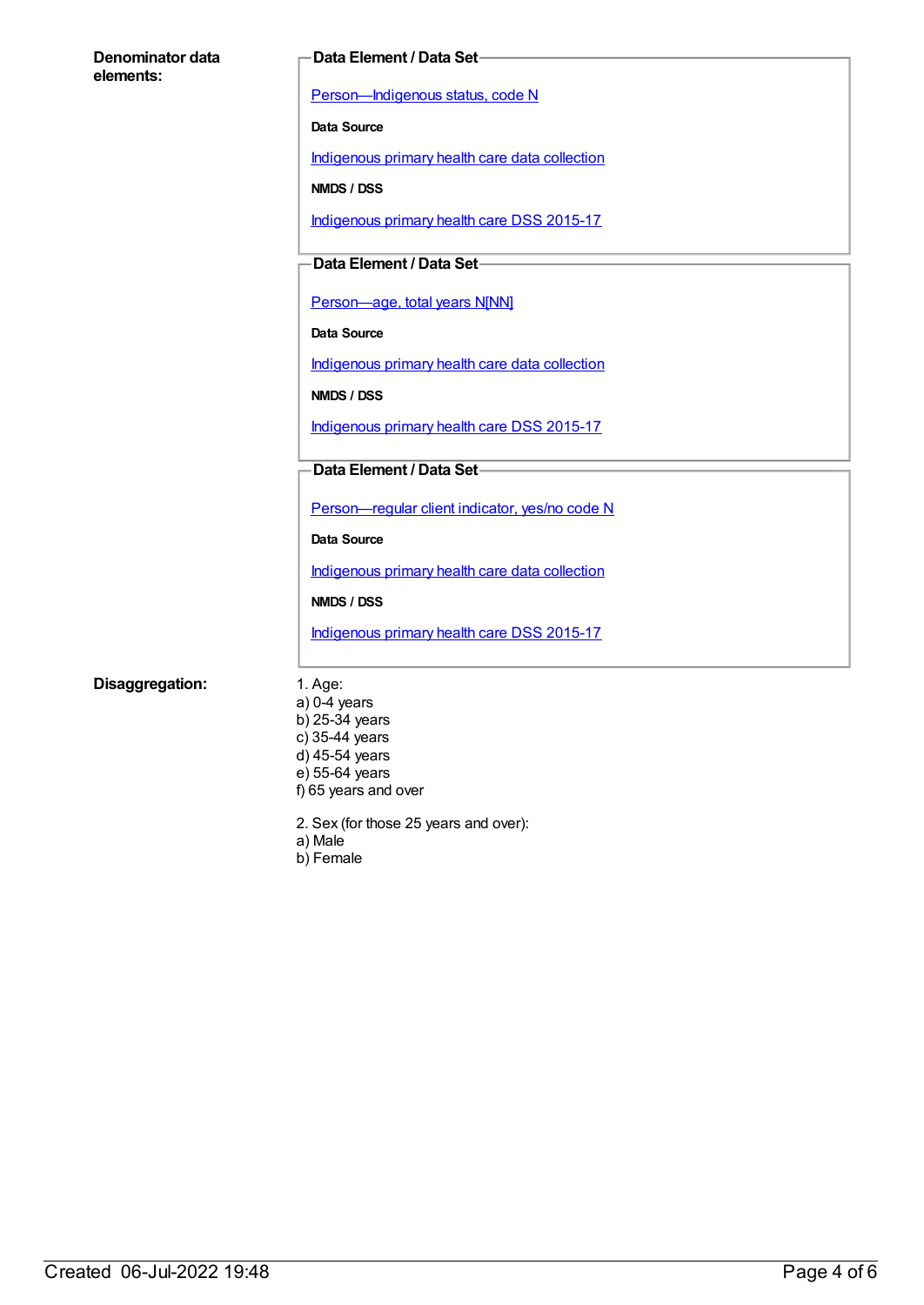| <b>Disaggregation data</b> |  |
|----------------------------|--|
| elements:                  |  |

#### **Data Element / Data Set**

Person-sex, code N **Data Source** [Indigenous](https://meteor.aihw.gov.au/content/430643) primary health care data collection **NMDS / DSS** [Indigenous](https://meteor.aihw.gov.au/content/585036) primary health care DSS 2015-17 **Guide for use** Only for those aged 25 years and over. **Data Element / Data Set** [Person—age,](https://meteor.aihw.gov.au/content/303794) total years N[NN] **Data Source** [Indigenous](https://meteor.aihw.gov.au/content/430643) primary health care data collection **NMDS / DSS** [Indigenous](https://meteor.aihw.gov.au/content/585036) primary health care DSS 2015-17

# **Representational attributes**

| Percentage |
|------------|
| Real       |
| Person     |
|            |

# **Indicator conceptual framework**

| <b>Framework and</b> | <b>Effective/Appropriate/Efficient</b> |
|----------------------|----------------------------------------|
| dimensions:          |                                        |

### **Data source attributes**

| Data sources: | Data Source                                    |
|---------------|------------------------------------------------|
|               | Indigenous primary health care data collection |
|               | Frequency                                      |
|               | 6 monthly                                      |
|               | Data custodian                                 |
|               | Australian Institute of Health and Welfare.    |
|               |                                                |

# **Source and reference attributes**

**Submitting organisation:** Australian Institute of Health and Welfare Department of Health